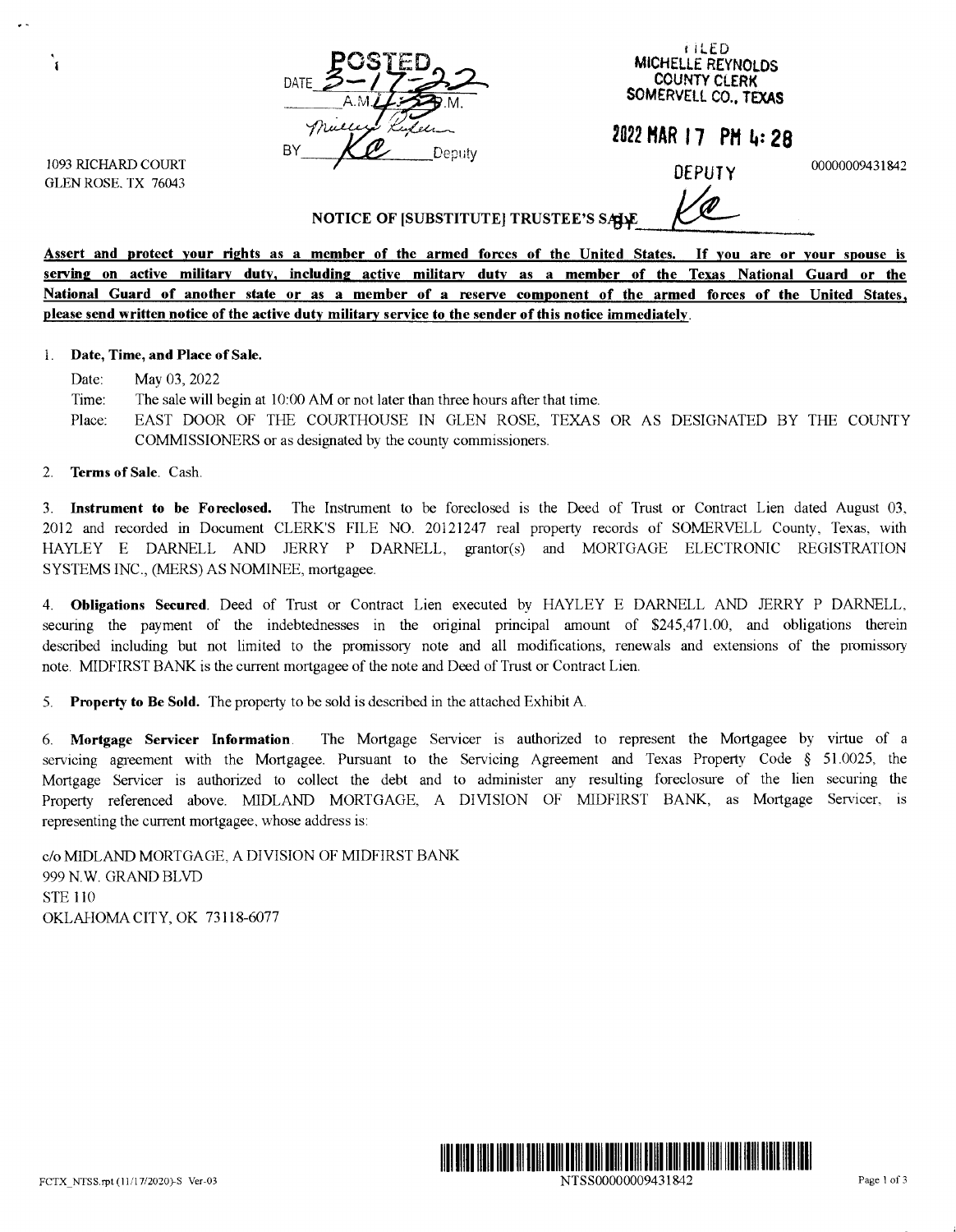## 1093 RICHARD COURT GLEN ROSE. TX 76043

# **THIS INSTRUMENT APPOINTS THE SUBSTITUTE TRUSTEE(S) IDENTIFIED TO SELL THE PROPERTY DESCRIBED IN THE SECURITY INSTRUMENT IDENTIFIED IN THIS NOTICE OF SALE THE PERSON SIGNING THIS NOTICE IS THE ATTORNEY OR AUTHORIZED AGENT OF THE MORTGAGEE OR MORTGAGE SERVICER.**

The undersigned as attorney for the mortgagee or mortgage servicer does herby remove the original trustee and all successor substitute trustees and appoints in their steed GUY WIGGS, DONNA STOCKMAN, BRENDA WIGGS, DAVID STOCKMAN. MICHELLE SCHWARTZ, KATHY ARRINGTON, JANET PINDER, RAMIRO CUEVAS, AURORA CAMPOS, SHAWN SCHILLER, PATRICK ZWIERS, DANA KAMIN, LISA BRUNO, OR AUCTION.COM whose address is c/o BARRETT DAFFIN FRAPPIER TURNER & ENGEL. LLP, 4004 Belt Line Road, Suite 100, Addison, Texas 75001-4320 as Substitute Trustee, who shall hereafter exercise all powers and duties set aside to the said original trustee under the said Deed of Trust: and, further does hereby request, authorize, and instruct said Substitute Trustee to conduct and direct the execution of remedies set aside to the beneficiary therein.

 $e$   $\leq$  10

Israel Saucedo

### **Certificate of Posting**

My name is <br>and my address is c/o 4004 Belt Line Road, Suite 100, Addison, Texas 75001-4320. I declare under penalty of perjury that on I filed at the office of the SOMERVELL County Clerk and caused to be posted at the SOMERVELL County courthouse this notice of sale.

Declarants Name: \_\_\_\_\_\_\_\_\_\_\_\_\_\_\_\_ \_

| T.    |         |             |      |
|-------|---------|-------------|------|
| Date∶ | _______ | ___________ | ---- |